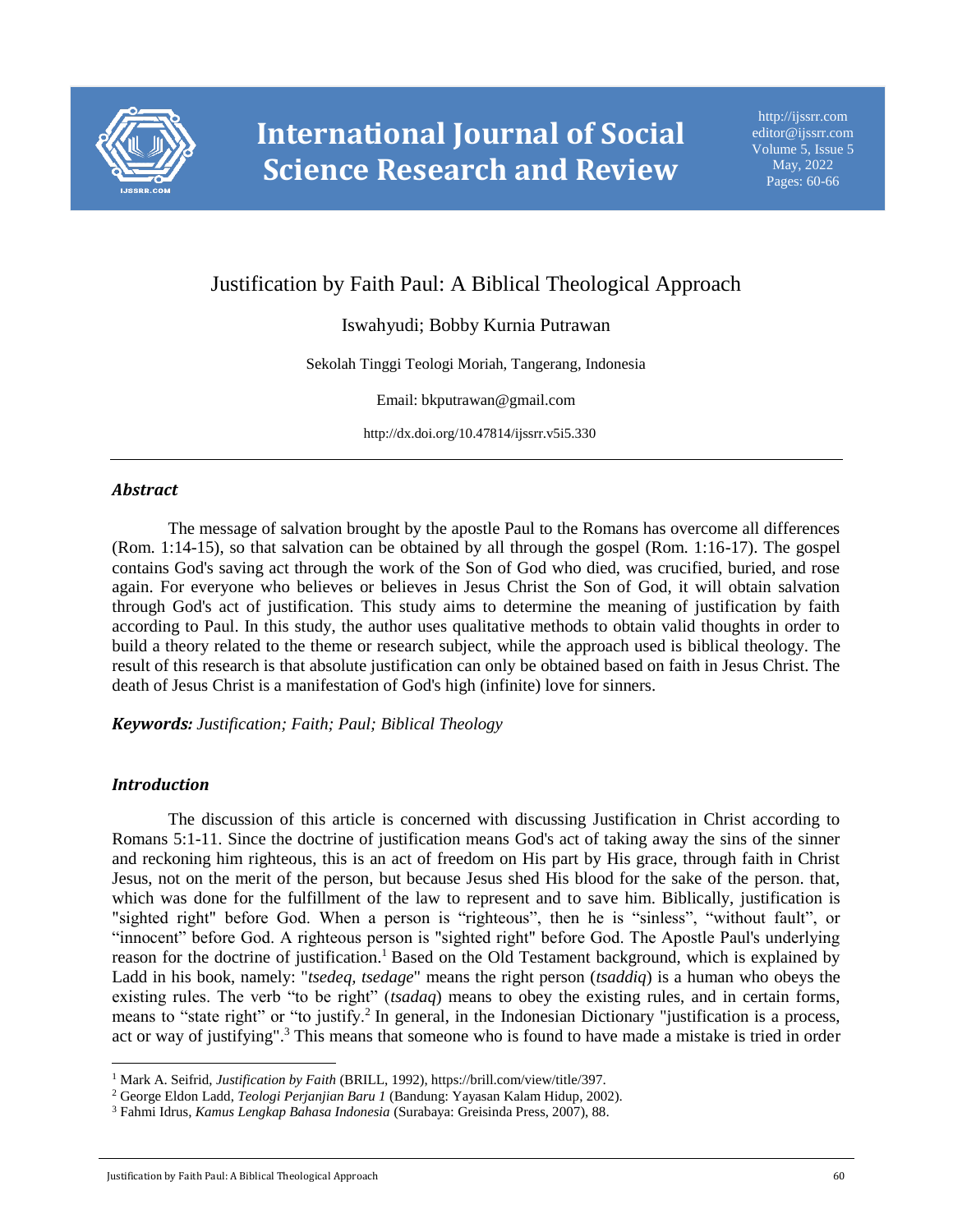

to get a true or false statement from that person. And this is also in the world of Christianity in order to be able to reveal the actions of the individual believer that shows whether the person is worthy or not. However, it is not as easy as it is applied in Christianity because there are many conflicts between churches. <sup>4</sup> Widarty Hetmina explain that God at this time and there have been disputes regarding justification by faith since the 1500's until now.<sup>5</sup>

Justification does not make a person righteous, but only declares a person righteous before God. In the Bible there are 29 times the word justification is written in Paul's letters especially in Romans 4:25; 5:18 contains the noun dikaiosis (dikaiosis). The notion of justification is the basis of the doctrine of human salvation. Justification is a doctrine that is the basis of Christianity, which includes God's forgiveness of sinners. The Apostle Paul emphasized the doctrine of justification by faith as an analytical exposition of facts in a fully theological context. J.I. Packer, said that "the doctrine of justification determines the character of the entire Christian faith."<sup>6</sup>

Biblically or theologically, "justification from the Hebrew language is tsadeq, while in Greek it is dikaioo, meaning to justify from the same root word correctly, namely dikaios (dikaios) and truth, namely dikaiosune (*dikaiosune*)."<sup>7</sup> It is clear that the God worshiped by believers is the true God, who has absolute truth. Therefore, as believers, we must live in the truth that has been revealed by God.

In this study, the author or researcher uses a qualitative approach or method to obtain valid data in order to build a theory related to the theme or research subject. The qualitative method in question is reviewing and elaborating each source, information and data obtained from the library. The type of research used in this research is library research, namely research carried out through collecting data or scientific writings aimed at the object of research or data collection that is library in nature, or studies carried out to solve a problem that basically relies on on a critical and in-depth review of relevant library materials. Before conducting a review of library materials, researchers first know for sure about the source from which the scientific information will be obtained. The sources used include textbooks, scientific journals, statistical references, research results in the form of theses, theses, dissertations, the internet, and other relevant sources.<sup>8</sup>

The type of research used in this research is library research, namely research carried out through collecting data or scientific writings aimed at the object of research or data collection that is library in nature, or studies carried out to solve a problem that basically relies on on a critical and in-depth review of relevant library materials. While the approach used is the biblical theology, which biblical theology is the theological approach from the point of view of the Progressive History of the Lord who declared himself through the contents of the Scriptures of the Old Testament and the overall New Testament towards fulfillment to Jesus Christ.<sup>9</sup> From this explanation it can be observed that the biblical theological approach centered on the contents or the texts in the Scriptures including how to understand the flow of history in it.

 $\overline{\phantom{a}}$ 

<sup>4</sup> Ibid.

<sup>5</sup> Widarty Hetmina, "Studi Tentang Pembenaran Dalam Kristus Menurut Roma 5:1-11," *JURNAL LUXNOS* 4, no. 2 (February 14, 2021): 255–266, https://luxnos.sttpd.ac.id/index.php/20\_luxnos\_20/article/view/133.

<sup>6</sup> J.I. Packer, *Evangelical dictionary of Theology*.

<sup>7</sup> Ladd, *Teologi Perjanjian Baru 1*, 196; Seifrid, *Justif. by Faith*.

<sup>8</sup> Jean J.l Schensu, "Methodology, Methods, And Tools In Qualitative Research," in *Qualitative Research: An Introduction to Methods and Designs*, ed. Stephen D. Lapan, MaryLynn T. Quartaroli, and Frances Julia Riemer (San Francisco, CA: Jossey-Bass, 2012); Steven J. Taylor, Robert Bogdan, and Marjorie L. DeVault, *Introduction to Qualitative Research Methods: A Guidebook and Resource*, 10th ed. (Hoboken, New Jersey: John Wiley & Sons, 2016); Sarah J. Tracy, *Qualitative Research Methods. Collecting Evidence, Crafting Analysis, Communicating Impact. Chichester* (West Sussex: Wiley-Blackwell, 2013).

<sup>9</sup> Ryan A Brandt et al., "Journal of Biblical and Theological Studies" 3, no. 1 (2018); Brian S. Rosner et al., "Systematic Theology and Biblical Theology," *New Dictionary of Biblical Theology* (InterVarsity Press, 2000); Brevard S. Child, *Biblical Theology a Proposal* (Minneapolis, MN: Fortress Press, 2002).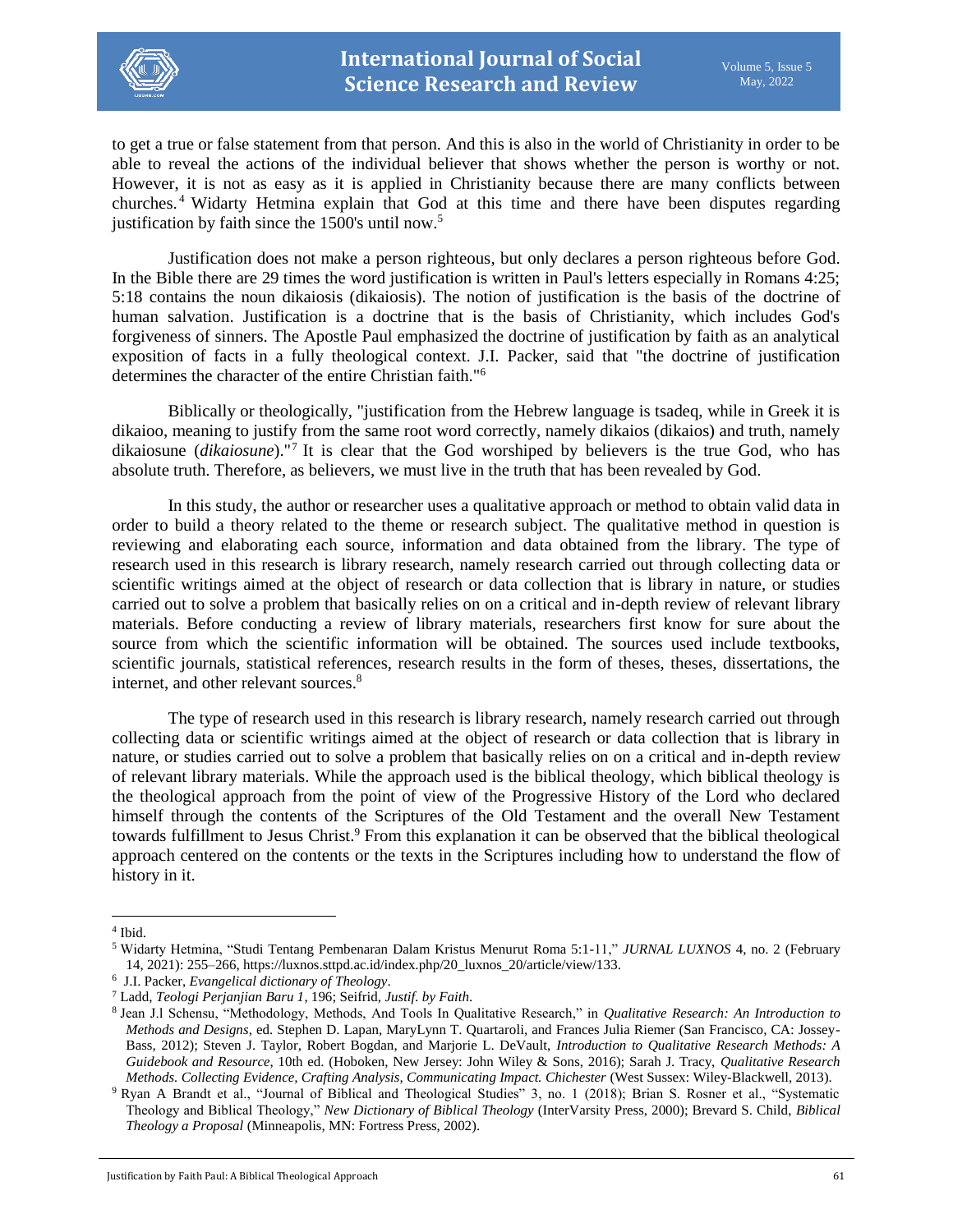

# *Discussion*

The message of salvation brought by the apostle Paul to the Romans has overcome all differences (Rom. 1:14-15), so that salvation can be obtained by all through the gospel (Rom. 1:16-17). The gospel contains God's saving act through the work of the Son of God who died, was crucified, buried, and rose again. For everyone who believes or believes in Jesus Christ the Son of God, it will obtain salvation through God's act of justification. Thus, the message of salvation has broken the particular concepts of salvation, which are claimed by certain religions, specifically Judaism. The apostle Paul's view of salvation that can be obtained by all people without any distinction of ethnicity, culture, and religion has opened a new view of the way of salvation. The term justification that Paul uses to describe salvation has a meaning if God as the Supreme Judge has saved people in the present and as a guarantee of salvation in the future. Thus, through the act of justification, two kinds of gifts will be produced, namely peace because sins have been removed, and hope for God's glory because sinners have been accepted as righteous (Rom.  $5:1-2$ ).<sup>10</sup>

Justification does not make a person righteous, but only declares a person righteous before God. In the Bible there are 29 times the word justification is written in Paul's letters, especially in Romans 4:25; 5:18 contains the noun dikaiosis (*dikaiosis*). The notion of justification is the basis of the doctrine of human salvation. Justification is a doctrine that is the basis of Christianity, which includes God's forgiveness of sinners.<sup>11</sup> For Paul, the word justification goes beyond simply referring to ethical qualities, for Paul's emphasis is on the relationship of right position with God. In other words, the righteous were already right at the time the judgment was announced. $12$ 

The philosophy of the life and ministry of the Apostle Paul is that the basis of justification is not obedience to the law, but the death of Christ on Calvary. In other words, absolute justification can only be obtained by faith in Christ. His death was a manifestation of God's high (infinite) love for sinners (Rom. 5:9). This philosophy is what causes the contradiction between Paul's teachings and Jewish thought.

The word justification is a term that is often used in court. When examining a case, the judge can make a decision on the people involved, whether they are right or wrong. The phrase "justification" in the Bible refers to what God does to mankind, implying that God justifies humans and views righteousness to be more than simply being His children.<sup>13</sup> The Old Testament provides the background or basis for Paul's doctrine of justification; in the Old Testament, truth was clearly a religious doctrine; the verb translated "to justify" is *tsadag*; even if the correct meaning of the root word has been lost, scholars generally agree that the basic idea is compliance with regulations. The Greek term "justify" is *dikaio* and the noun *dikaiosune* can be translated as "justification" and from the adjective *dikaios* can be translated just and righteous. Some Catholic scholars argue that the meaning of *dikaio* is "to make right" and dikaiosune is to show the quality of that truth. $14$ 

For Paul, the word justification goes beyond simply referring to ethical qualities, for Paul's emphasis is on the relationship of right position with God. In other words, the righteous were already right at the time the judgment was announced. The relationship between faith and justification can be said to be "one package." This means that the two cannot be separated. When a person decides to believe,

 $\overline{\phantom{a}}$ 

<sup>10</sup> Seifrid, *Justif. by Faith*; Mark A. Seifrid, "'Justification by Faith' and Paul's Conversion," in *Justification by Faith* (BRILL, 1992), 136–181, https://brill.com/view/book/9789004267015/B9789004267015-s004.xml.

<sup>&</sup>lt;sup>11</sup> John A Kincaid, "Justification by Faith in the Letters of Saint Paul: Keys to Interpretation. By Jean - Noël Aletti . Translated by Peggy Manning Meyer," *The Journal of Theological Studies* 71, no. 2 (June 17, 2021): 865–867, https://academic.oup.com/jts/article/71/2/865/5959866.

<sup>12</sup> John Ziesler, "Justification by Faith in the Light of the 'New Perspective' on Paul," *Theology* 94, no. 759 (May 20, 1991): 188–194, http://journals.sagepub.com/doi/10.1177/0040571X9109400306.

<sup>13</sup> Hadiwiyono Harun, *Iman Kristen* (Jakarta: BPK Gunung Mulia, 2014), 407.

<sup>14</sup> Ladd, *Teologi Perjanjian Baru 1*, 189.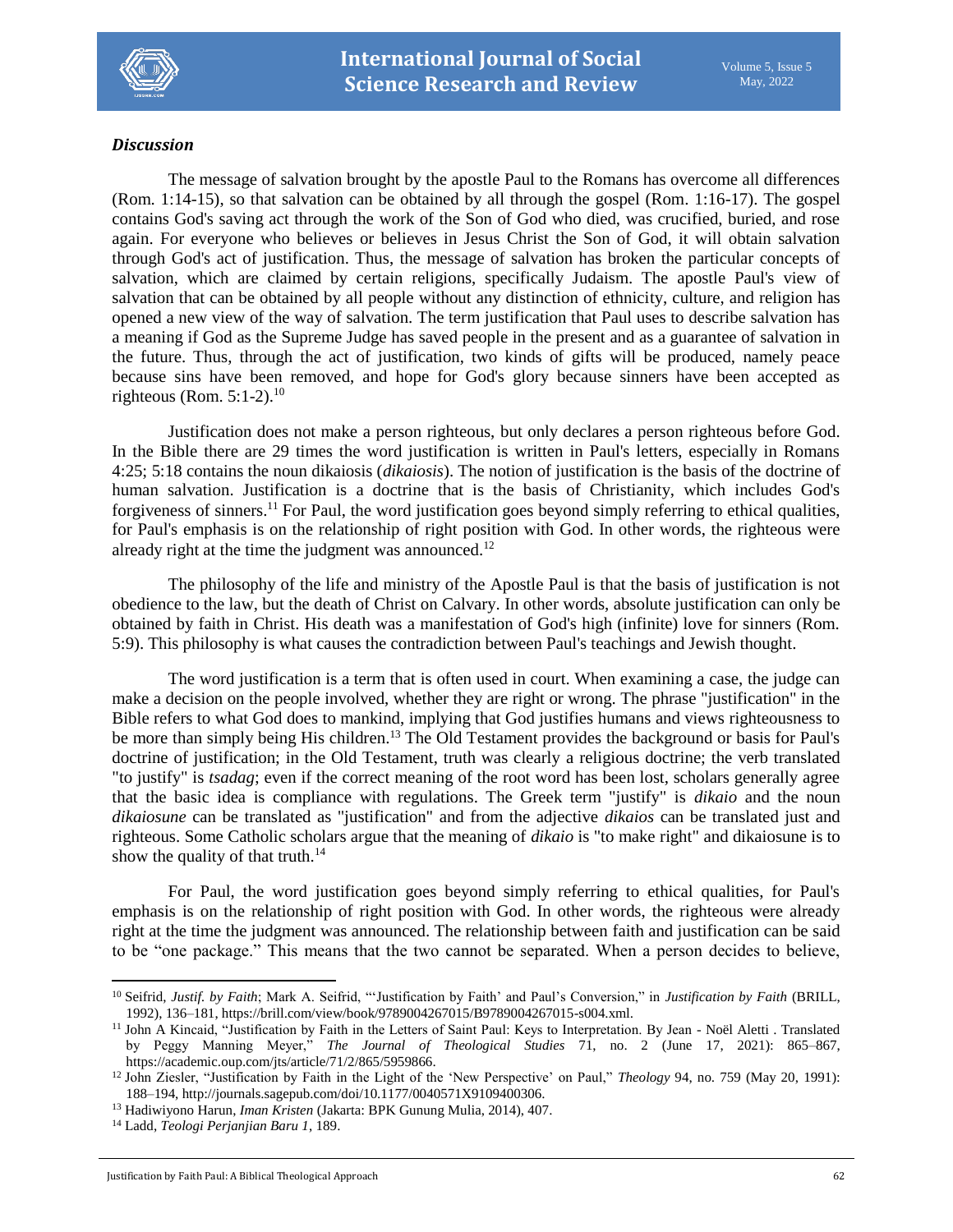

accepts the Lord Jesus Christ as a personal Savior, then at the same time he is justified. Faith in Christ brings a person out of the power of death to eternal life. The work that Christ has done for believers brings the result of atonement for sins and reconciliation of sinners with God.<sup>15</sup>

Based on this understanding, Paul in Romans 1:17 says: God's righteousness departs from faith leading to faith. Justification is a source of renewal of the life of the believer. Justification is not just a term that has a theological meaning, but is a term that gives Christians hope of life. True faith in Christ justifies the guilty to be sinless. Along with the statement of faith, assurance of salvation (wellbeing/assurance in the mind), the strength to stand on the truth of God's word in the midst of trials, can become a part of the believer's life.<sup>16</sup>

#### **Basic Justification**

The importance of justification in Paul's theology is much debated. There are some people who feel Paul is too radical in terms of faith in God, so that he seems to ignore the principles in the Old Testament (Torah). This is what caused the controversy between Paul and Judaism. Contemporary Jewish thinkers agree with the Apostle Paul in viewing justification as an eschatological forensic action (God is understood as ruler, lawgiver, judge).<sup>17</sup> Of the thirteen letters of Paul, the message of soteriology dominates. Therefore, it can be implicitly noted that two things are the basis of justification for the church.

#### **Faith to Jesus Christ**

 $\overline{\phantom{a}}$ 

Indeed, faith is often an unreal concept because it is a bit difficult to know whether or not we really have that faith (or we are lying to ourselves). Many people say they have faith but actually they have nothing. They are only deceiving themselves. When faith is tested, their faith collapses, scatters. God does not want faith that is only partial, God wants faith that is complete, firm, whole, faith with complete surrender. Faith that is only lukewarm, neither hot nor cold, is not pleasing to God. God wants faith that is willing to sacrifice, willing to surrender itself to God.<sup>18</sup>

Faith in God will always experience challenges to test faith and to purify the faith of believers. Every time we pass the test and pass a test of faith we move up a level to experience a more severe test. In the Bible, God knew Abraham loved God so he was willing to leave his hometown and loved ones to go to God's promised land. But that was not enough, Abraham had to wait a very long time before he had a child. It was also still not enough, God asked Abraham to sacrifice his only son to God. In each of those trials Abraham passed.<sup>19</sup>

Believe in God also contains meaning not to rely on self-esteem, independent of their own understanding or understanding, but fears God and acknowledges Him in all living behavior. Often the believer then begins to make assumptions or suppositions as if God wanted something like this or that. Make your own interpretation of God's purposes. If that is the case, then you have fallen into sin. Sin always tries to trap people through the mind. Man's greatest weakness is his mind.

<sup>&</sup>lt;sup>15</sup> Kincaid, "Justification by Faith in the Letters of Saint Paul: Keys to Interpretation. By Jean - Noël Aletti . Translated by Peggy Manning Meyer"; Seifrid, *Justif. by Faith*.

<sup>&</sup>lt;sup>16</sup> Ziesler, "Justification by Faith in the Light of the 'New Perspective' on Paul."

<sup>17</sup> Ladd, *Teologi Perjanjian Baru 1*; Geoffrey Turner, "Judgment and Justification in Early Judaism and the Apostle Paul. By Chris VanLandingham," *The Heythrop Journal* 50, no. 6 (November 2009): 1028–1029, https://onlinelibrary.wiley.com/doi/10.1111/j.1468-2265.2009.00523\_26.x.

<sup>18</sup> Charles H. Cosgrove, "Justification in Paul: A Linguistic and Theological Reflection," *Journal of Biblical Literature* 106, no. 4 (December 1987): 653, https://www.jstor.org/stable/3260825?origin=crossref; Ziesler, "Justification by Faith in the Light of the 'New Perspective' on Paul."

<sup>19</sup> Chris Bruno, "Faith, Works and Justification," *Outreach Magazine* (Colorado Springs, CO, September 2019), https://outreachmagazine.com/resources/books/theology/46516-faith-works-and-justification.html.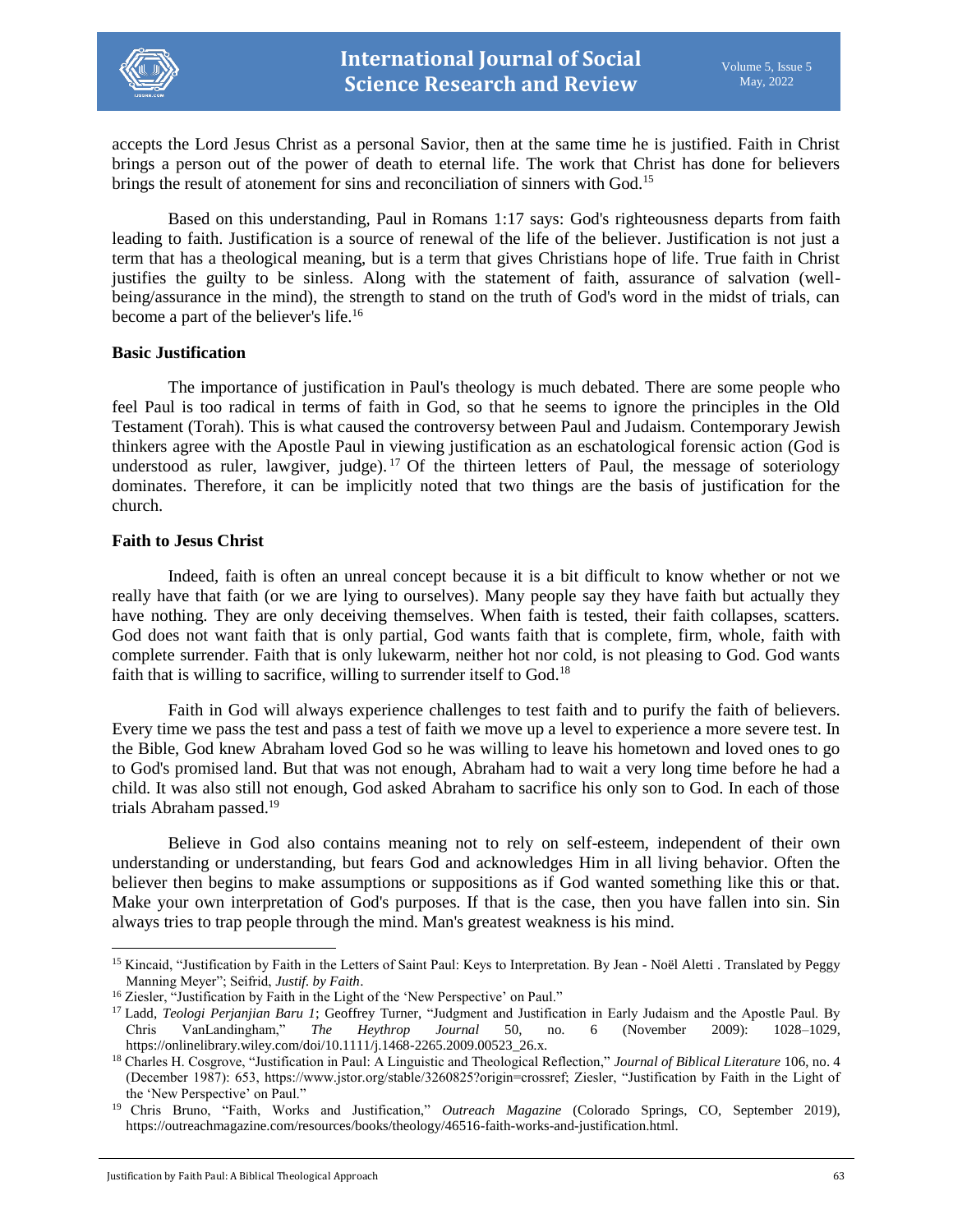

## **Grace**

Grace cannot be obtained from parents or families even from living partners though. This kind of love is only found in Jesus Christ who is willing to empty himself, take the appearance of a servant and become the same as humans and in a state of humans he has humbled himself and obeyed to death on the cross (fil. 2: 5- 7). Grace is only sourced from God. His love is great for humans (John 3: 16). Grace is divine love that is agape, perfect and does not demand even without limits. The role of grace becomes clear to humans in the holy book that reveals that the sin and all human depravity bears and makes humans right, because they respond to the greatest work of God via faith.

Justification according to Paul's observation is fixed. A New Testament assessed that the apostle Paul made faith as the entry point of delegation of the divine blessing, namely true justification. Based on this observation, it becomes clear that faith is a condition needed to be justified before God. Fiscuits can be described as an action where sinners who are not properly justified before God who is holy and fair. The main needs of people who are not true are truth. This truth, is provided by Christ to believing or believing sinners. Protestant theology recognizes that faith is a tool or means that causes justification. Catholic Rome theology is a little different. They accept that justification based on faith, but denies that justification is only based on faith.<sup>20</sup>

In other words, good deeds need to be added to be justified. The Apostle Paul has a fairly congreasid understanding of faith. On several occasions when he poured the questioning fruit, faith was always an important theme. In 2 Corinthians 5: 7, "Because our life is life because of believing, not because of seeing." In other versions say for we walk by faith, not by sight (in Holy Bible). The free translation of the text is: because of our trip with faith, not with vision.

Paul is aware of definitely that to walk (living) with no sight of faith. But when walking (living) with faith we do not need to see. Rationally this is of course contrary to human thinking patterns in general. Modern Age human mandar, believes after seeing. In the Bible the sequence is reversed, believing first then seeing something behind it. Christianity with faith must penetrate this adult paradigm that depends on the rationalist element.

True justification is delegated to each individual who has a substance, the existence of faith in the right person is Jesus Christ the only savior for the penalizing the sins of mankind. Faith enables someone to achieve a higher level and possible things for God will be possible for those who believe. As Christians in their lives must have a divine character, and grow a new temperament who wants to believe in God and His Word without demanding evidence.<sup>21</sup>

Justification because faith reveals the core of the gospel. This noble truth is a driving force of reform. Because of this important doctrine of all the other Christian doctrines become harmonious. Luther said the fall of the church depends on the doctrine.<sup>22</sup> Safety becomes Ephectf for humans if accepted in faith. Therefore, Paul strictly said that humans are justified by faith. It can not be said that the faith that one rescue, but must be realized for sure that the saving is God himself.

God's work is effective if it is responded to by faith. Of course this is, opposite the law and human effort. Furthermore, Paul said in Ephesians 2: 8-9 Safety is only because of the grace (*Sola Gracia*), with His mercy we are saved not by human efforts but God's actions actively in lifting human

 $\overline{\phantom{a}}$ 

<sup>&</sup>lt;sup>20</sup> Cosgrove, "Justification in Paul: A Linguistic and Theological Reflection"; Bruno, "Faith, Works and Justification."

<sup>&</sup>lt;sup>21</sup> Bruno, "Faith, Works and Justification"; Ziesler, "Justification by Faith in the Light of the 'New Perspective' on Paul"; Seifrid, "'Justification by Faith' and Paul's Conversion."

<sup>22</sup> G. Raymond Carlson, *Surat Roma* (Malang: Yayasan Gandum Mas, 2002)*,* 40.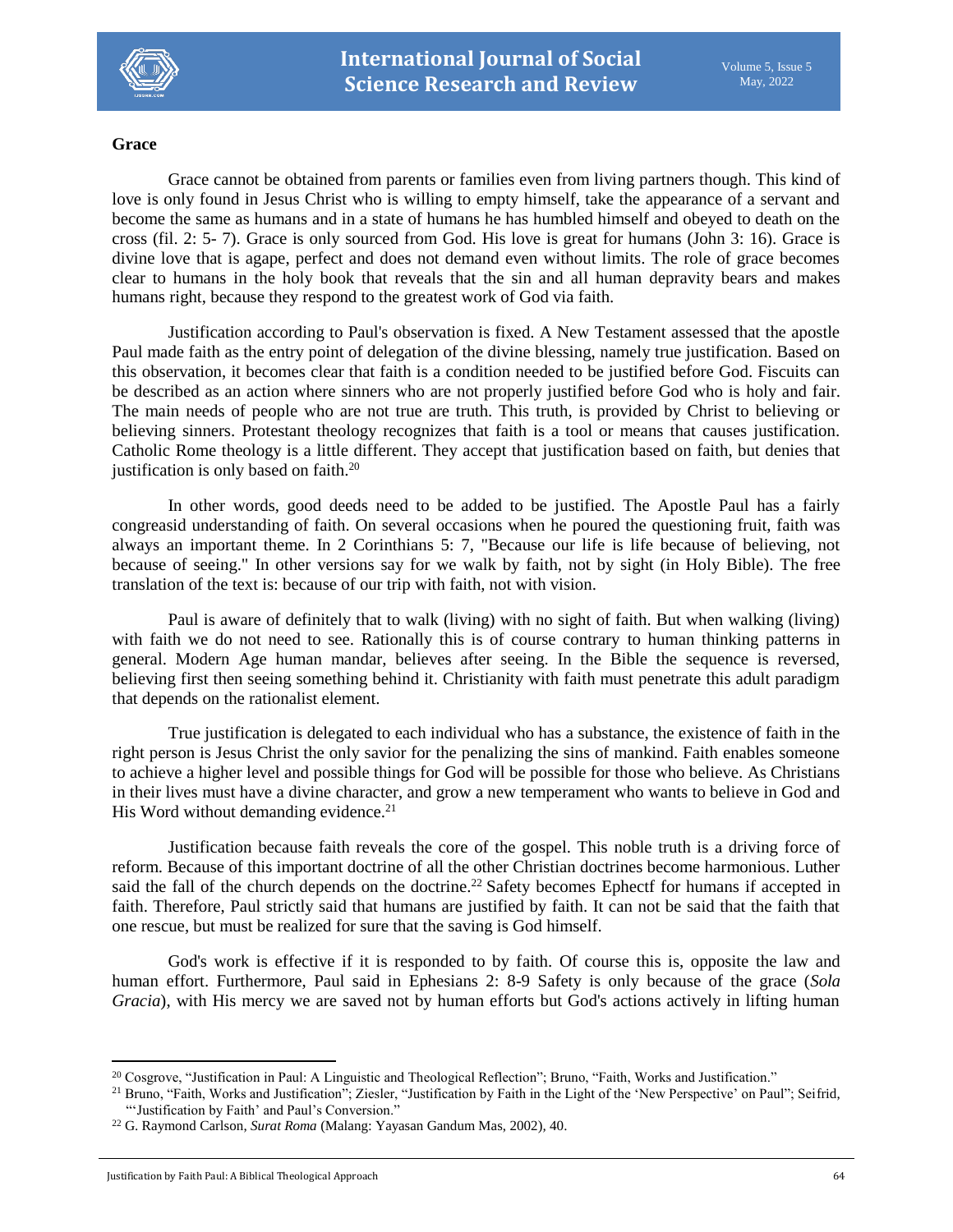

life from mud sin (the total depravity). Faith that really does not care about feelings. He took and hoped for the Word of God completely.<sup>23</sup>

People who believe in it gets certainty. The righteous will live by faith, justification is obtained from the truth that God has prepared and who is only acceptable by faith. Humans need the truth and this is only obtained through the gospel of God's power that brings salvation. Only by one's faith becomes true that is justified and the truth that has been accepted should continue to take place in faith and will end in faith. The eternal heaven is uncertain because of the sins he has committed, and sin continues to actively offer his life to eternal death, but thanks to God who gives his Son, who is single and the first who is beloved in Him, God receives sinners and therefore abolishes sin because of faith.<sup>24</sup>

Paul approached all the problems of Jewish corners, but also Jews. The exclusive thought of the Jews as the elect is not immediately the true justification in the hands means there is no doubt. That is why Paul wants to straighten the subdivive thoughts of such a sort of voice of the truth that faith in Christ Jesus who was born in Humah Bethlehem through the virgin of Mary and from the descendants of Judah justification was paid. A book of the book named Bezt commented in his thesis, "Jews even though they have salvation as a chosen nation, but without faith in Jesus Christ can not be saved. They are also only saved because of faith in Christ."<sup>25</sup> So the knot of safety by Christ is not only exclusive to certain individuals or certain nations but for all people. Faith is not a price of justification, but is a means to obtain justification. It is clear that both godly people during the Old Testament and Saleh in the New Testament period need to justification from God.

## *Conclusion*

The philosophy of life and the service of the apostle Paul is that the policy of justification is not obedience to the law, but the death of Christ in Kalvari. In other words, the absolute justification can only be obtained based on faith in Christ. His death is a manifestation of the highest (infinite) of the sinner for sinners (Rom. 5:9). This philosophy that led to contradiction between Paul's teachings and Jewish thoughts. This philosophy that led to contradiction between Paul's teachings and Jewish thoughts. Paul considers that the law can only be obtained through the perfect obedience to his demands, because it is not the one who hears the true law before Allah, but the person who does the law will be allowed (Rom.2: 13).

# *Bibliography*

- Brandt, Ryan A, Daniel S Diffey, Aaron O Kelley, David Burnette, Joshua M Greever, John Frederick, and Charles Lee Irons. "Journal of Biblical and Theological Studies" 3, no. 1 (2018).
- Bruno, Chris. "Faith, Works and Justification." *Outreach Magazine*. Colorado Springs, CO, September 2019. https://outreachmagazine.com/resources/books/theology/46516-faith-works-andjustification.html.

Child, Brevard S. *Biblical Theology a Proposal*. Minneapolis, MN: Fortress Press, 2002.

l

<sup>23</sup> Thomas R. Schreiner, "Justifcation by Works and Sola Fide," *Southern Baptist Journal of Theology* 19, no. 4 (2015): 48–49, galaxie.com/article/sbjt19-4-03.

 $^{24}$  Ibid., 46–51.

<sup>25</sup> Turner, "Judgment and Justification in Early Judaism and the Apostle Paul. By Chris VanLandingham"; Tom Jacobs, *Paulus: Hidup, Karya Dan Teologinya* (Jakarta: Kanisius dan BPK Gunung Mulia, 1993).